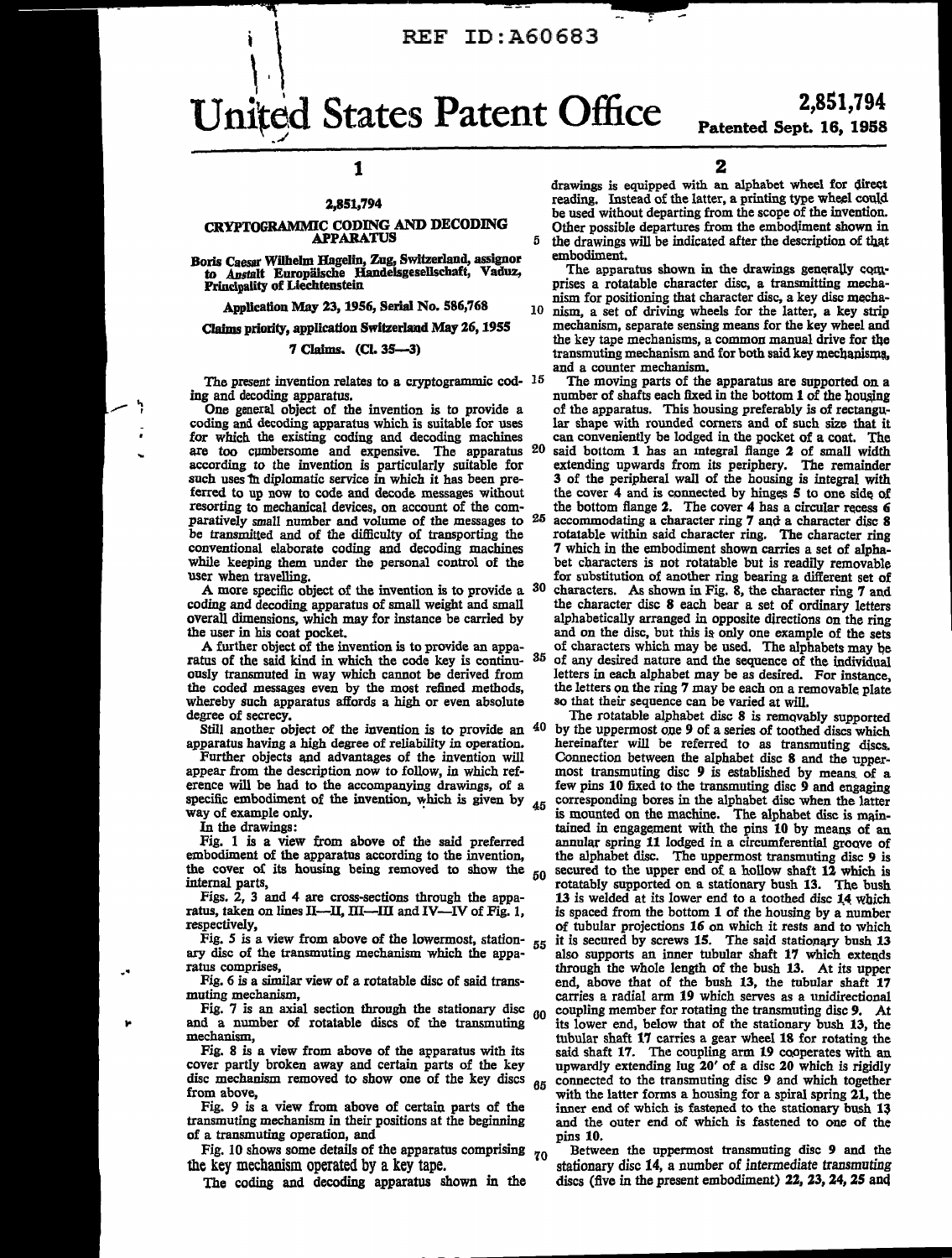distance from the last tooth (counted in the anti-clockwise respectively. Preferably, the gear wheels have different<br>sense as seen in Fig. 6) each of the said intermediate <sup>10</sup> tooth pitches, and the key discs are provided is bent downwards at an angle, as shown in Figs. 6 and 7. sponding place of the uppermost. untoothed transmuting ported on a tangential pin **65.** In Fig. 3, a few of these<br>disc 9. The portion 28 of each intermediate transmuting 15 lugs 64 are shown. They are swingable on their su disc 9. The portion 28 of each intermediate transmuting  $15$  lugs 64 are shown. They are swingable on their sup-<br>disc the periphery of which is not occupied by teeth or porting pins between an inner position in which they Fig. 5. The projecting portion 28 has an aperture 29 <sup>20</sup> they project beyond the said periphery of the disc. In<br>for reducing its weight and for another purpose which Fig. 3, three lugs 64 carried respectively by the discs for reducing its weight and for another purpose which pivot pin 32 on which the latch 33 is pivoted (see Fig. 1),  $_{25}$ and the bore 31 is engaged by one end of a spring 34 <sup>25</sup> and the outer position as the active position of each lug clockwise from its pivot 32 and is adapted to be engaged by the bent-down lug 27 of the upwardly adjacent trans-<br>by the bent-down lug 27 of the upwardly adjacent trans-<br>muting disc. Fig. 1 shows such a lug 27 engaging the 30 in assembling the mechanism. In the embodiment shown represented latch 33. In order that the lug 27 may en-<br>  $\frac{1}{27}$  may en-<br>  $\frac{1}{27}$  from the lowermost one upwards. gage the latch when the transmuting disc carrying the from the lowermost one upwards.<br>Jatch and the unwardly adjacent transmuting disc are from the gear wheel of a key disc meshes with a toothed 33 on the former, such latch has an inclined guiding face latch 33 outwards in such a way that the nose of the<br>latch as wheel 77 by which the shaft 70 can be rotated from the<br>latch will thereafter fall in behind the lug. The latch has<br>a rear arm, the end portion 36 is bent downwa extends into the aperture 29 of the corresponding trans-

and the stationary disc 14 each carry a ring 37 which is  $_{45}$ and the stationary cuse 14 each carry a ring 31 which is  $\frac{45}{4}$  limited by a pin 83 on the hub of the actuating lever 41.<br>concentric with and rotatable on the respective disc and<br>which has no integral redial arm 38 pr

discs are angularly coupled with each other on one hand by the said engagement between the lug 27 of the which extends downwards in a direction parallel to the  $60$  common axis of the transmuting discs, contacts the abut-

through a slot in the lateral wall of the housing as shown on the hub of lever 41 are pressed towards the final state in Figs. 1 and 3 and outside the housing has a handle tive motion-limiting pins 83, 104 by springs. in Figs. 1 and 3 and outside the housing has a handle tive motion-limiting pins 83, 104 by springs.<br>42 by which it can be operated by means of the thumb A number of feeler arms 106 each integral with a dis-42 by which it can be operated by means of the thumb and index finger of one hand, preferably the left hand.  $75$  engaging arm 108 and acted upon by a spring 107 co-

The key disc mechanism shown in axial section in Fig. 26 are rotatably supported above each other on the The key disc mechanism shown in axial section in Fig. on a portion of reduced diameter of the stationary bush rotatably supported on shaft 50, a bushing 51 being inter-13. The stationary disc 14 is shaped as shown in Fig. 5, posed between the shaft and the discs. Each key disc is and the intermediate transmuting discs 22-26 are shaped <sup>5</sup> associated with a gear wheel for rotating the dis and the intermediate transmuting discs 22-26 are shaped  $\frac{3}{1}$  associated with a gear wheel for rotating the disc. As as shown in Fig. 3, there are six key discs numbered, from teeth on the major part of their periphery; however, the bottom to top, 52, 53, 54, 55, 56, 57. Their associated uppermost transmuting disc 9 has no teeth. At a short gear wheels are designated by 58, *59,* 60, 61, 62, *63,* 

- transmuting discs 22 to 26 has a peripheral lug 27 which circumferences with radial slots of the same angular pitch<br>is bent downwards at an angle, as shown in Figs. 6 and 7. as the teeth of their associated gear wheels. I A similar lug (not shown) is provided at the corre- these slots a lug *64* in the shape of a small plate is sup-
- disc the periphery of which is not occupied by teeth or porting pins between an inner position in which they by the lug 27 projects radially and serves as a support for extend inwardly and lie entirely within their respect a latch 33. A similar projecting portion 28 is also pro-<br>vided by the stationary disc 14 as will be seen from periphery of the disc, and an outer position in which vided by the stationary disc 14 as will be seen from periphery of the disc, and an outer position in which<br>Fig. 5. The projecting portion 28 has an aperture 29, 20 they project beyond the said periphery of the disc. In
- will appear later on, and two bores 30 and 31 on oppo-<br>site sides of the aperture 29. The bore 30 arecives and 4 carried by disc 54 is shown in its inner position. The site sides of the aperture 29. The bore 30 receives a *64* carried by disc *54* is shown in its inner position. The
- the opposite end of which is hooked to a lateral arm of **64.** The width of each lug **64** corresponds to the axial<br>the latch 33. The active arm of the latch 33 are all arm of the latch 33. The active arm of the latch 33 the latch 33. The active arm of the latch 33 extends distance between adjacent gear wheels, so that the lugs<br>clockwise from its pixet 33 and is educted to be approach are retained by the gear wheels of the key discs in the
- muting disc. Fig. 1 shows such a lug 27 engaging the <sup>30</sup> in assembling the mechanism. In the embodiment shown

latch and the upwardly adjacent transmuting disc are each gear wheel of a key disc meshes with a toothed<br>complexive disclosed in relation to each other in such a driving wheel fixed on a shaft 70 the axis of which is angularly displaced in relation to each other in such a driving wheel fixed on a shaft 70 the axis of which is<br>such that the line 27 of the letter opproaches the lately 35 parallel to the axis of the key disc mechanism. I way that the lug 27 of the latter approaches the latch  $\frac{35}{2}$  parallel to the axis of the key disc mechanism. In Fig. 4, the former such latch has an inclined miding face these driving wheels are designated, from the 35 against which the lug 27 will abut, thereby rocking the upwards, by 71, 72, 73, 74, 75 and 76. In addition to latch 33 outwards in such a way that the nose of the these driving wheels 71 to 76, the shaft 70 carries a ratchet

extends into the aperture 25 of the corresponding trans-<br>muting disc and thereby limits the angular motion of the Moreover, the shaft 70 carries a gear wheel 79 which latch under the effect of the spring 34. by means of an idler gear wheel 80 drives a further gear<br>Meanwhite spring 34. by means of an idler gear wheel 80 drives a further gear<br>Meanwhite discs 22. to 26 wheel 81 keyed to th Moreover, the intermediate transmuting discs 22 to 26 where  $\sigma_1$  keyed to the input shaft of a conventional  $\sigma_1$  and  $\sigma_2$  is counter mechanism 82. The motion of the pawl 78 is

which has an integral radial arm 38 projecting beyond Feeler arms 92 which cooperate with the key discs 58 the toothed periphery of the disc. The end of that arm to 63 serve to control the latches 33 of the transmuting the toothed periphery of the disc. The end of that arm<br>is bent downwards for each mechanism, one such feeler arm being provided for each<br>sex of the disc and one disengaging arm 93 associated with one gap of the disc, as shown in Figs. 1 and 2. The project-  $50\degree$  of the feeler arms being provided for each latch 33. The ing end of the arm 38 also is in the path of the bent-<br>down lug 27 of the upwardly adjacent transmuting disc.<br>do and seeler arms are swingably supported on a common shaft Whenever the bent-down lug 27 of the upwardly adjacent transmuting upon  $\frac{90}{27}$  and each of them is acted upon by a spring 91 which  $\frac{1}{27}$  of an upper trans-<br>whenever the bent-down lug 27 of an upper transmuting disc is engaged by the nose of the latch  $33$  tends to swing it towards the periphery of the correspond-<br>carried by the adjacent lower transmuting disc, the two  $55$  integral with the corresponding feeler arm 93 ei integral with the corresponding feeler arm 92 as shown in Fig. 9, or it may be rigidly fixed thereto.

hand by the said engagement between the lug 27 of the As indicated above, the apparatus in addition to the upper disc and the latch 33 of the lower disc, and on the key disc mechanism also comprises a key mechanism conupper disc and the latch 33 of the lower disc, and on the key disc mechanism also comprises a key mechanism con-<br>other hand by the lowermost part of the said lug 27, trolled by a perforated tape. 100 designates a tape sto supported by a shaft  $102$  fixed in the bottom of the housing. From the roll 100 the key tape runs over a ment 39 formed on the lower disc at the place where the housing. From the roll 100 the key tape runs over a latter's own lug 27 has been bent down out of the plane guiding roller 103 from which it leaves the apparatus latter's own lug 27 has been bent down out of the plane guiding roller 103 from which it leaves the apparatus of the disc. as shown in Fig. 7. of the disc, as shown in Fig. 7.<br>The transmuting mechanism thus far described is <sup>65</sup> shown in Fig. 1. The guiding roller 103 is rigidly conactuated by a toothed segment 40 engaging the gear are nected to a ratchet wheel (not shown) which can be wheel 18 on the lower end of the rotatable inner tubular moved step by step by means of an actuating pawl 104 wheel 18 on the lower end of the rotatable inner tubular moved step by step by means of an actuating pawl 104<br>shaft 17 and formed on a manually operable actuating pivoted on the hub of the actuating lever 41. That hub shaft 17 and formed on a manually operable actuating pivoted on the hub of the actuating lever 41. That hub<br>lever 41 which is rotatably supported on the shaft 50 of  $\tau_0$  also carries a pin 105 which limits the angular d lever 41 which is rotatably supported on the shaft 50 of  $\frac{1}{20}$  also carries a pin 105 which limits the angular displace-<br>the key disc mechanism. The actuating lever 41 extends ment of the pawl 104. Both pawls 78 and the key disc mechanism. The actuating lever 41 extends ment of the pawl 104. Both pawls 78 and 104 pivoted<br>through a slot in the lateral wall of the housing as shown on the hub of lever 41 are pressed towards their respec-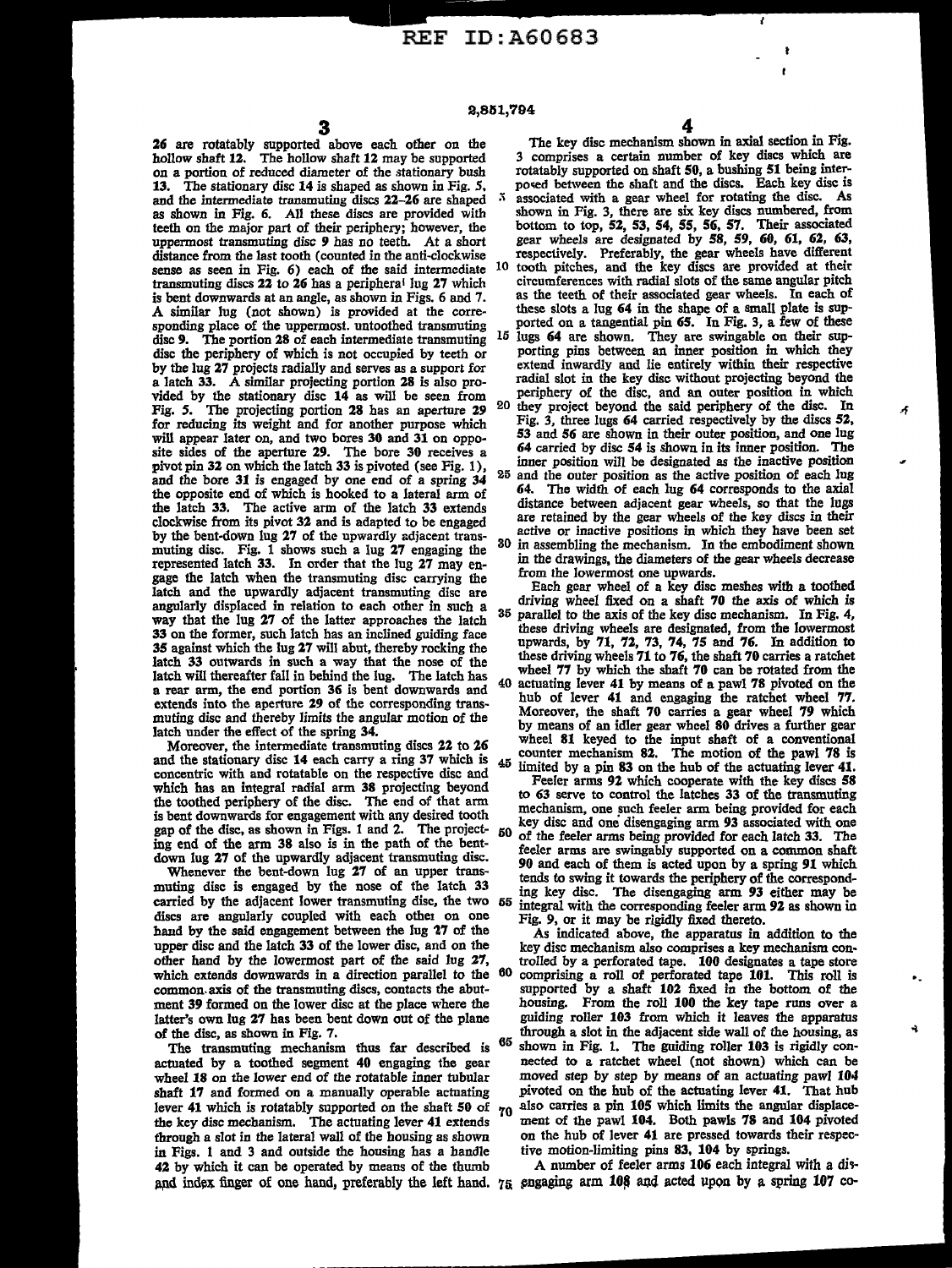operate with the perforated tape 101. These feeler arms rotated, its bent-down lug 27 sooner or later, depending 106 and disengaging arms 108 are swingably supported on the previous setting of the transmuting mechanism, en on the same shaft 90 as the fceler arms 92 and disengag-<br>ing arms 92 and disengag-<br>ing arms 93 of the key disc mechanism. Thus, each<br>ing disc 22. That lug 27 then slides along the inclined latch 33 cooperates with two disengaging arms 93, 108, 5 guiding face 35 of the latch until it contacts the abut-<br>the first of which is controlled by one of the key discs ment 39 of the lower disc 12 and the nose of the la the first of which is controlled by one of the key discs ment 39 of the lower disc !2 and the nose of the latch and the other of which is controlled by the perforated key 33 falls in behind it, whereby the upper disc 9 and the tape. Either of the two disengaging arms can be used lower disc 22 become angularly coupled and the lower at will by arresting the other of these arms. For this disc 22 partakes in the continued rotation of the upper at will by arresting the other of these arms. For this disc 22 partakes in the continued rotation of the upper purpose, each feeler arm 106 of the tape mechanism is IO one 9. The disc 22 then in a similar way will carry along provided with a notch 109 adapted to be engaged by a its downwardly adjacent disc 23, the latter will carry common locking member 95 pivoted at 94 and cooperat-<br>common locking member 95 pivoted at 94 and cooperat-<br>along th common locking member 95 pivoted at 94 and cooperat-<br>ing with all feeler arms. This locking member 95 also to 26 are in the same angular position with their latches serves for arresting the feeler arms 92 of the disc mecha-<br>nism, each of which feeler arms for this purpose is con- 15 disengaging arm 93. When the lowermost intermediate nism, each of which feeler arms for this purpose is con-  $15$  nected to a further arm  $96$  in which a notch  $97$  for reposition shown in Fig. 1 the locking member 95 arrowided. In the of the stationary disc 14, all the transmuting discs are position, shown in Fig. 1 the locking member 95 arrests arrested in the same position, which is thei .... the feeler 20 Meanwhile, the spiral spring 21 has been fully tensioned.<br>arms 92 and the disengaging arms 93 of the disc mecha-<br>When the actuating lever 41 is released, it returns to its arms 92 and the disengaging arms 93 of the disc mechanism remain free. By rotating the locking member 95 nism remain free. By rotating the locking member 95 original position under the action of a resetting spring into engagement with the notches 97 associated with the not shown in the drawing. Thereby, it releases the spiral into engagement with the notches 97 associated with the not shown in the drawing. Thereby, it releases the spiral feeler arms 92 of the disc mechanism, the arms  $106$  of spring 21 which then is enabled to rotate the disc feeler arms 92 of the disc mechanism, the arms 106 of spring 21 which then is enabled to rotate the disc 9 the tape mechanism are freed while the arms 92 of the 25 clockwise. As the actuating lever 41 returns to its initia the tape mechanism are freed while the arms 92 of the 25 clockwise. As the actuating lever 41 returns to its initial<br>disc mechanism are maintained out of operation.<br>nosition, the coupling member 19 becomes disengaged

110 carrying a cam 111 is rotatably supported on the rotation of the latter. shaft 50 of the key disc mechanism. The cam segment At the beginning of the working stroke of the actuating the axis of shaft 50. This slot is engaged by a pin 113 in Fig. 1, whereby its cam 111, by engaging the arm fixed in the hub portion of the actuating lever 41 and 114, maintained the abutment arm 115 in a position in whic ment along with the actuating lever 41 in both end por-<br>tions of its motion, as will be explained later on. The 35 wards the end of the said working stroke of the lever tions of its motion, as will be explained later on. The 35 wards the end of the said working stroke of the lever<br>contour of the cam segment cooperates with one arm 114 at the pin 113 meets the right-hand end of the arcuate

such a way that it can easily be seized with the thumb 50 and index finger of the left hand of the operator. In this the selected letter on ring 7. The letter thus read on disc  $8$  is the required corresponding letter in the coded versely. If now the actuating lever 41 is swung from its position shown in Fig. 1 in the direction of the arrow  $A$ , the toothed segment 40 will rotate the gear wheel 18 and  $\frac{70}{100}$  discs remain arrested on their downwardly adjust the inner hollow shaft 17 anti-clockwise as seen in Fig. 1. the latches of which have not been disenga the inner hollow shaft 17 anti-clockwise as seen in Fig. 1. The coupling member 19 on shaft 17 then imparts its The coupling member 19 on shaft 17 then imparts its When the actuating lever 41 returns to its original rotation to the uppermost transmuting disc 9 and to the position, the uppermost transmuting disc 9 is rotated in tensioned. As the uppermost transmuting disc 9 is thus <sup>75</sup>

...

-·

5 6<br>tape 101. These feeler arms rotated, its bent-down lug 27 sooner or later, depending ing disc 22. That lug 27 then slides along the inclined<br>5 guiding face 35 of the latch until it contacts the abuttransmuting disc 26 is similarly arrested by the latch 33 of the stationary disc 14, all the transmuting discs are arrested in the same position, which is their actual reset sc mechanism are maintained out of operation. position, the coupling member 19 becomes disengaged Below the hub of the actuating lever 41, a cam segment from the lug  $20'$  of disc 9 and no longer controls the Below the hub of the actuating lever 41, a cam segment from the lug 20' of disc 9 and no longer controls the

110 is provided with an arcuate slot 112 concentric with  $30$  lever 41, the cam segment 110 is in the position shown which is so positioned thereon that it moves the cam seg-<br>ment along with the actuating lever 41 in both end por-<br> $108$  from engaging their respective latches 33. Toeontour of the cam segment cooperates with one arm 114 41, the pin 113 meets the right-hand end of the arcuate<br>of a belicrank lever 114, 115 swingably supported on the slot 112 and from then on causes the cam segment 110 of a bellcrank lever 114, 115 swingably supported on the slot 112 and from then on causes the cam segment 110 shaft 90 and the opposite arm 115 of which forms a to rotate along with the actuating lever 41. The segcommon abutment for all disengaging arms 93 and  $108$  ment 110 thereby is rotated so far that the cam 111 is both of the key disc and the key tape mechanisms. 40 disengaged from the arm 114 and the latter drops onto both of the key disc and the key tape mechanisms. 40 disengaged from the arm 114 and the latter drops onto In the following, the operation of the apparatus under the lower nortion of the contour of the cam segment 110 In the following, the operation of the apparatus under<br>the lower portion of the control of the came. The control of the key disc mechanism will be described,<br>the abutment arm 115 releases all the disthe control of the key disc mechanism will be described, Therefore, the abutment arm 115 releases all the dis-<br>while its operation under the control of the key tape angaging arms 93 and so that they are enabled to swing while its operation under the control of the key tape engaging arms 93 and so that they are enabled to swing mechanism will be dealt with subsequently, either of towards their respective latches 33 provided that their mechanism will be dealt with subsequently, either of towards their respective latches 33 provided that their these key mechanisms being adapted to act on the trans- 45 associated feeler arms 92 and 106 are free as well. muting mechanism.<br>Normally, the actuating arm 41 is in its position anism are concerned, it has already been assumed that Normally, the actuating arm 41 is in its position anism are concerned, it has already been assumed that shown in Fig. 1, in which its handle 42 projects from this mechanism first will be considered as inoperative; shown in Fig. 1, in which its handle 42 projects from this mechanism first will be considered as inoperative;<br>one, preferably the left-hand, side wall of the housing in these arms 106 therefore are arrested by the common these arms 106 therefore are arrested by the common locking member 95 engaging their notches 109, and these and index finger of the left hand of the operator. In this arms 106 need not be considered for the moment. On position of the actuating arm 41, the transmuting mech-<br>the other hand, disengagement of each latch 33 by the position of the aetuating arm 41, the transmuting mech-<br>anism is not in its initial position but already provides a corresponding disengaging arm 93 depends on whether anism is not in its initial position but already provides a corresponding disengaging arm 93 depends on whether<br>transmuted reading. This is taken by means of the two the latter's associated feeler arm 92 does or does not transmuted reading. This is taken by means of the two the latter's associated feeler arm 92 does or does not alphabets on the stationary alphabet ring 7 and the angu-  $55$  meet an active lug 64 of the corresponding one of alphabets on the stationary alphabet ring 7 and the angu-  $55$  meet an active lug 64 of the corresponding one of the larly displaced alphabet disc 8, for instance by selecting key discs 52 to 57 when moving under the acti larly displaced alphabet disc 8, for instance by selecting key discs 52 to 57 when moving under the action of its the letter on the alphabet ring 7 which corresponds to the spring 91. Those feeler arms 92 which abut activ the letter on the alphabet ring 7 which corresponds to the spring 91. Those feeler arms 92 which abut active lugs letter of the text to be coded (or decoded), and by read-<br>  $\overline{64}$  prevent their associated disenguaring letter of the text to be coded (or decoded), and by read-<br>ing the letter on the alphabet disc 8 which is just opposite moving towards their corresponding latches 33 to such moving towards their corresponding latches 33 to such  $60$  an extent as to cause disengagement of these latches. disc 8 is the required corresponding letter in the coded On the other band, those disengaging arms 93 the as-<br>
(or decoded) text. This kind of reading will be used if sociated feeler arms 92 of which do not meet an active<br> lug 64 of their corresponding key disc will move farther towards the transmuting discs and will engage and disposite directions on the ring 7 and on the disc 8 as shown.  $\sim$  towards the transmuting discs and will engage and dis-However, if the letters are in arbitrary order, the reading  $65$  place the latches 33 so as to disengage them from the lugs in decoding must be taken from the inner alphabet if in  $27$ . Thus, when the actuating lever 41 has completed coding it was taken from the outer alphabet, and in-<br>its working stroke, certain of the transmuting discs 9 and its working stroke, certain of the transmuting discs 9 and 22 to 26 will be released by the latches of the downwardly adjacent discs, while the remaining transmuting discs remain arrested on their downwardly adjacent discs,

position, the uppermost transmuting disc 9 is rotated in alphabet diso 8, whereby the spiral spring 21 becomes clockwise direction as already mentioned. If the latch tensioned. As the uppermost transmuting disc  $9$  is thus  $^{75}$  33 on the downwardly adjacent disc 22 has not be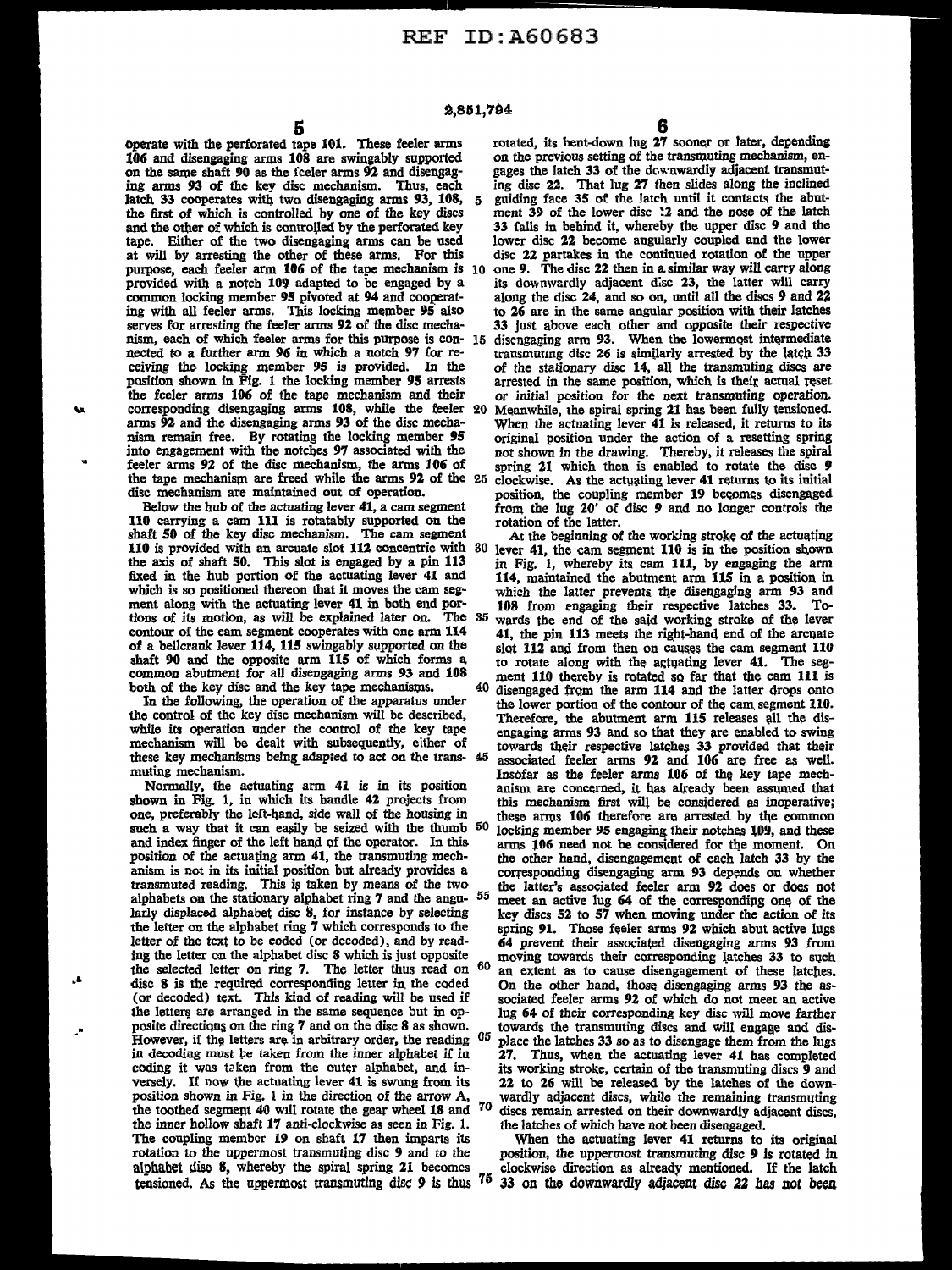disengaged from the lug 27 of disc 9, the latter carries the disc 22 along with it in its clockwise rotation. However, if the latch 33 on disc 22 has been disengaged from the lug 27 of disc 9, the latter first rotates alone until its bent-down lug  $27$  meets the projecting end of  $5$ the adjustable radial arm 38 carried by the lower disc 22 and only thereafter carries that disc along in its continued rotation. In a similar way, the disc 22 carries the downwardly adjacent disc  $\degree$ 3 along in its rotation, either by means of its latch 33 through the full angle IO by which it is rotated, or by means of the radial arm 38 of disc 23 through the angle of its rotation left afte.· maining transmuting discs down to the lowermost disc which has been released from engagement with the latch 15 <sup>33</sup>of its downwardly adjacent disc, will be rotated i11 a similar way; that downwardly adjacent disc may be the stationary disc 14 itself or any other disc maintained stationary by the latch 33 of the disc 14 or of another disc which is similarly maintained stationary. If none of the latches 33 has been disengaged, all the transmuting discs remain in their said reset or initial position which they occupy at the end of the working stroke of the actuating lever 41. Thus, the positions of the discs of the transmuting mechanism are varied at each return stroke of the actuating lever, and this results in a new position of the rotatable alphabet disc 8, i. e. in a transmutation of the code. When this transmutation is completed, that is, when the actuating lever has returned to its original position, the coded or decoded 30 letter can be read. For each letter of the text, a reading of this kind is taken, and the actuating lever is moved to and fro once before every reading.

With each double stroke of the actuating lever 41, a rotation of the key discs is effected due to the fact that the pawl 78 rotates the ratchet wheel 77 by one step and thus rotates the shaft 70 and the driving wheels 71 to 76 through a corresponding angle. These driving wheels transmit their rotation individually to the several key discs 52 to 57 by means of their associated gear wheels 58 to 63. Simultaneously, the counter mechanism 82 is advanced by one step by the gear wheels 79, 80 and 81.

To change the setting of the lugs 64 of the key discs, these key discs must be removed from their shaft 50 and bushing 51. For this purpose, the key discs can easily be withdrawn from the bushing 51 after removal of a cover disc 120 placed on the upper end of the shaft 50. At the same time as the key discs are placed on the shaft 50 and bushing 51, the corresponding driving  $50$ wheels are placed on their shaft 70 and the corresponding bushing. In assembling the key disc mechanism, one first places the driving wheel  $71$  on the bushing of the shaft 70, then one places the gear wheel 58 and the key disc 52 on the bushing 51, making a mark on the key  $55$ disc, which indicates the initial position thereof, to register with a fixed marking; moreover, care must be taken to bring the gear wheel 58 into mesh with the driving wheel 71. In a similar way, the remaining driving wheels and the remaining key discs with their 60 gear wheels are mounted on their respective shafts and bushings. When all the driving wheels and key discs are in place, the driving wheels are secured against axial displacement by mounting a ring 121 on the shaft 70, while the key discs and their gear wheels are similarly 65 secured by the abovementioned cover disc 120. Each key disc preferably carries reference number, and for coded communication between two or more stations using similar apparatuses it is of course necessary that 70 the corresponding key discs of the several apparatuses are mounted in the same initial position and bear the same reference number. In order to increase the possibilities of variation it is recommended to supply with each apparatus a plurality of sets of various driving 75 93 and 108 inoperative as shown in Fig. 1.

wheels and various key discs with their corresponding gear wheels.

In the transmuting mechanism, various possibilities of mutual rotation of the transmuting discs 22 to 26 and 14 can be obtained by varying the angular positions of

the adjustable radial arms 38 on the several discs. For instance, these radial arms 38 could be set to obtain<br>a relative rotation of the uppermost disc 9 by one division, corresponding to the angular distance between two adjacent letters on the alphabet disc 8, whenever the disc 9 is disengaged from the latch 33 on disc 22, to

obtain rotation of the disc 22 in relation to disc 23 by two divisions, whenever the disc 22 is disengaged from the latch on disc 23, and so on.

In the described mode of operation, the disengagement c,f the latches 33 is controlled by the key disc mechanism through the feeler arms 92 and the disengaging arms 93. Meanwhile, the feeler arms 106 and their associated disengaging arms 108 are maintained inoperative by the 20 locking member 95 engaging the notches 109 of the feeler arms 106, as shown in Fig. 1. If it is desired to switch over to the key tape mechanism for disengaging the latches 33, one disengages the locking member 95 from the notches 109 and one brings it into engagement

25 with the notches 97 of the arms 96. Where the key tape as usual has five rows of perforations, it is only necessary to provide five feeler arms 106. Then only five transmuting discs can be disengaged from each other and partake in the transmuting operations. Care must then be

taken that these five discs are sufficient for obtaining all the desired transmutations. Of course, for communication between two or more stations using the described apparatus with key tape operation, it is necessary to use strictly identical key tapes and to give them strictly iden-<br>35 tipel initial positions for each pecanon to be transmitted.

tical initial positions for each message to be transmitted. If each key tape or each portion of a key tape is used only once, one obtains absolute secrecy of communica· tion provided that the perforation of the key tape is unknown to the persons from whom the message is to be 40 concealed. The key tape is advanced by one step for each full cycle of operation, this being obtained by the action of pawl 104 on the ratchet wheel connected to roll 103. As soon as the end of a feeler arm 106 penetrates into a perforation of the tape 101 at the moment it is released by the common abutment arm 115, the cor- $45$  is released by the common abutment arm 115, the cor-<br>responding disengaging arm 108 is swung towards the transmuting mechanism whereby it disengages the corresponding latch 33 from the bent-down lug 27 of the upwardly adjacent transmuting disc. If on the other hand the end of the feeler arm 106 meets an unperforated spot of the tape, the disengaging arm 108 remains in its inoperative position and the corresponding latch 33 con- tinues to arrest the said lug 27. Therefore, no relative angular displacement between the transmuting disc carrying the latch and the upwardly adjacent one carrying the lug can occur in this instance.

Whether the disengagement of the latches be controlled by the key disc mechanism or by the key tape mechanism, the cam 111 of the cam segment 110 always maintains the arm 114 and thus also the disengaging arms 93 and 108 in their locked positions during the major part of the working stroke of the actuating lever 41; only at the end of that working stroke it permits the arm 114 to fall in onto the lower portion of the contour of the cam segment, whereby the abutment arm 115 is allowed to release the disengaging arms 93 and 108. During the return stroke of the actuating lever 41 the arm 114 remains in its inner position until the cam segment 110 is carried along with the pin 113 shortly before the end of the return stroke of lever 41, this time in anti-clockwise direction. The cam segment then follows the lever 41 through such an angle that the cam 111 again lifts the arm 114 and thus forces the abutment arm 115 back to its locking position, whereby it keeps the disengaging arms

۵.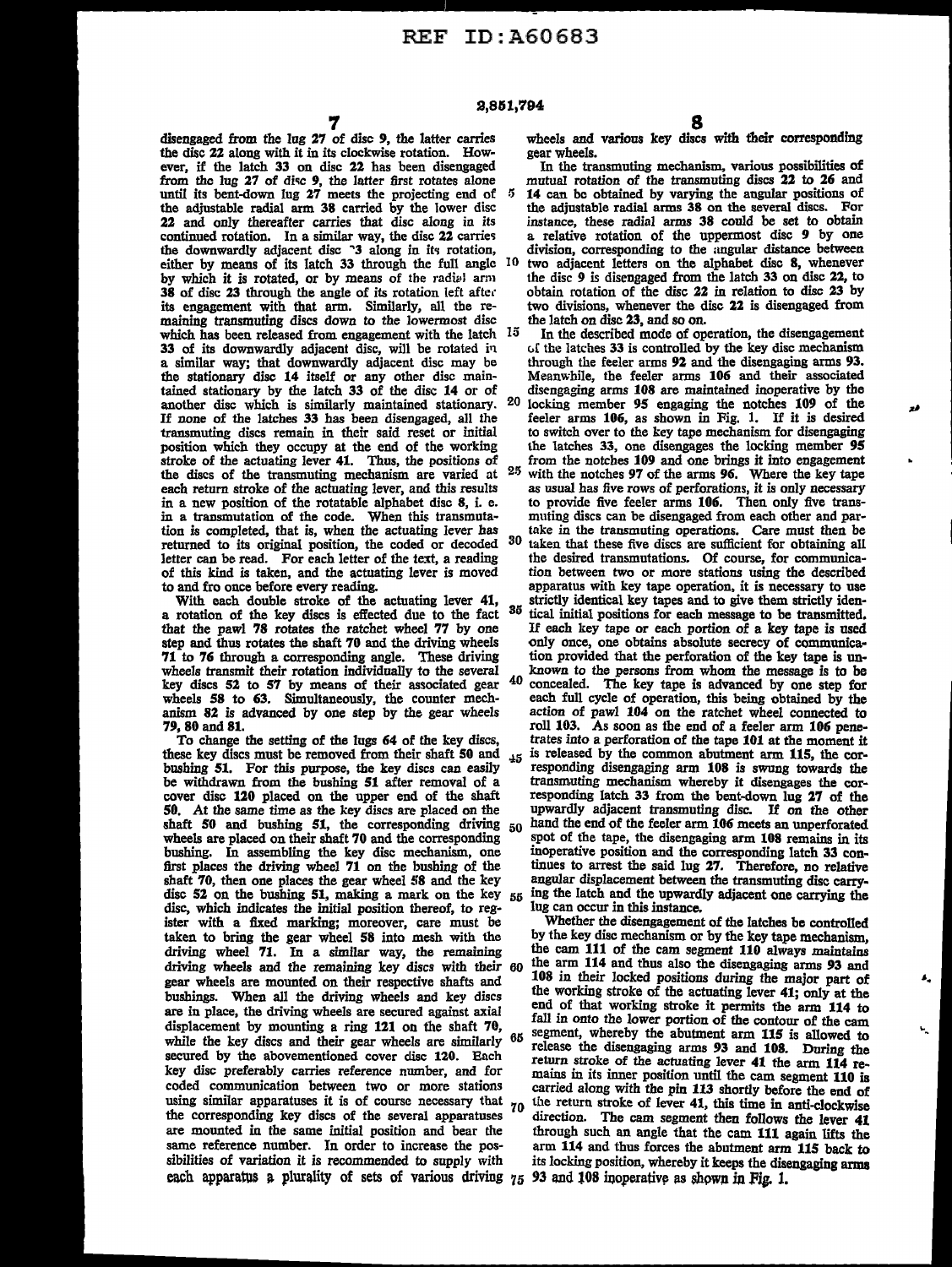Although a specific embodiment of the invention has been described above, it is evident that the invention is not limited to this embodiment. As already mentioned, the apparatus may comprise either the key disc mechanism, or the key tape mechanism, or both of lhem. Instead of, or in combination with, the alphabet disc a type printing wheel can be provided for printing the resulting text. The character wheel, that is in the described embodiment, the alphabet disc 8, may carry two rows of characters, for instance two concentric alphabetic series of letters. In such an embodiment, the disc before each transmuting operation may be positioned with reference to an index so that the letter to be coded is just opposite the said index. After the transmuting operation, the resulting letter is read from the other row of letters, either 15 opposite another index or opposite the index first used. In this arrangement, the mutual angular position of the two rows of characters may be adjustable. With this arrangement, a stationary character-carrying ring is redundant.

The stationary character-carrying ring such as 7 in the described embodiment can be made easily removable, so tbat another ring carrying characters in a different sequence can be substituted for it. However, one could also p1ovide the character-carrying ring with individually removable tablets each carrying one letter or other character. This would pe1mit to change the sequence of the characters at random. The position of the rotatable character-carrying disc, such as the alphabet disc  $8$  in the described embodiment, could be angularly adjustable with respect to its supporting transmuting disc such as 9, so that the initial position of the rotatable character-carrying disc with respect to the stationary character-carrying ring rould be varied as desired.

I claim:

1. A cryptogrammic coding and decoding apparatus comprising a shaft, a series of transmuting discs coaxially supported on said shaft and including a stationary terminal disc at one end of the series, a rotatable terminal disc at the opposite end of the series, and individually rotatable intermediate discs between said terminal discs, a series of self-engaging latches movably supported each on one of said stationary terminal discs and intermediate discs and adapted to engage an adjacent one of said intermediate and rotatable terminal discs for angularly coupling said adjacent disc to the disc on which the latch is mounted, means for rotating said rotatable terminal disc in one direction to produce successively its engagement *by* the latch mounted on the intermediate disc to which it is adjacent and the engagement of each intermediate disc by the latch mounted on the intermediate or stationary terminal disc to which it is adjacent, means for rotating said rotatable terminal disc in the opposite direction, a key mechanism for individually and selectively disengaging said latches each from its said adjacent 55 said rotatable terminal disc of the series. disc to permit relative rotation of the latter in the said opposite direction, abutment means associated with each of said stationary terminal and intermediate discs for limiting said relative rotation of its said acljacent disc in said opposite direction, and a character-carrying member 60 angularly coupled to said rotatable terminal disc.

2. Apparatus as claimed in claim 1 in which said means for rotating the rotatable terminal disc in said one direction comprise a manually operable drive mechanism and a unidirectional coupling device between said 65 drive mechanism and said rotatable terminal disc, and in

which said means for rotating the rotatable terminal disc in said opposite direction comprise a spring device acting on said rotatable terminal disc.

3. Apparatus as claimed in claim 2 in which said manual drive mechanism comprises a toothed segment and gear wheel meshing therewith, said gear wheel being mounted on said shaft and said shaft being connected to said unidirectional coupling device.

4. A cryptogrammic coding and decoding apparatus as claimed in claim 1, in which said key mechanism comprises a shaft, a series of key discs each rotatably supported on said shaft, each of said key discs having at least one controlling lug, and a series of swingable feeler arms each cooperating with one of said key discs and adapted to abut said controlling lug.

*5.* A cryptogrammic coding and decoding apparatus as claimed in claim 1, in which said key mechanism comprises a perforated tape having a plurality of rows of perforations, and a series of swingable feeler arms each 20 adapted to abut said tape for control of the motion of said arm by the presence or absence of a perforation at the point of abutment.

6. In a cryptogrammic coding and decoding apparatus, a transmuting mechanism for changing the position of at 25 least one rotatable character-carrying member comprising a shaft, a series of discs coaxially supported on said shaft and including a stationary terminal disc at one end of the series, a rotatable terminal disc at the opposite end of the series, and a plurality of individually rotatable 30 intermediate discs between said terminal discs, cooperating abutment means on each two adjacent discs for limiting their mutual angular displacement between two limit positions, a series of self-engaging latches each movably

35 adjacent one of said discs as the latter and the disc on which said latch is mounted reach one of said two limit positions of their mutual angular displacement on relative rotation in one direction of that one of them which is nearer to the said rotatable terminal disc of the series,

40 means for rotating said rotatable terminal disc in said one direction, a key mechanism for selectively and individually disengaging said latches each from its said adjacent disc, and means for rotating said rotatable terminal disc in the opposite direction, said rotatable character-carrying member being coupled to said rotatable

terminal disc.

7. In a cryptogrammic coding and decoding apparatus a transmuting mechanism as claimed in claim 6 in which said abutment means comprise an abutment member 50 mounted in adjustable angular position on the one of said two adjacent discs and adapted to cooperate with the other of said two discs for limiting their mutual angular displacement on relative rotation in the said opposite direction of that one of them which is nearer to

#### References Cited in the file of this patent UNITED STATES PATENTS

| 1.233.035 | Damm _________________ July 10, 1917      |
|-----------|-------------------------------------------|
| 1.416.973 | Piersen ___________________ May 23, 1922  |
| 2,050,919 | Brauer ____________________ Aug. 11, 1936 |
| 2.093.731 | La Boiteaux _____________ Sept. 21, 1937  |
| 2.389.093 | Tann ____________________ Nov. 13, 1945   |
| 2,706,079 | Connolly _________________ Apr. 12, 1955  |
| 2.753.034 | Hell _____________________ July 3, 1956   |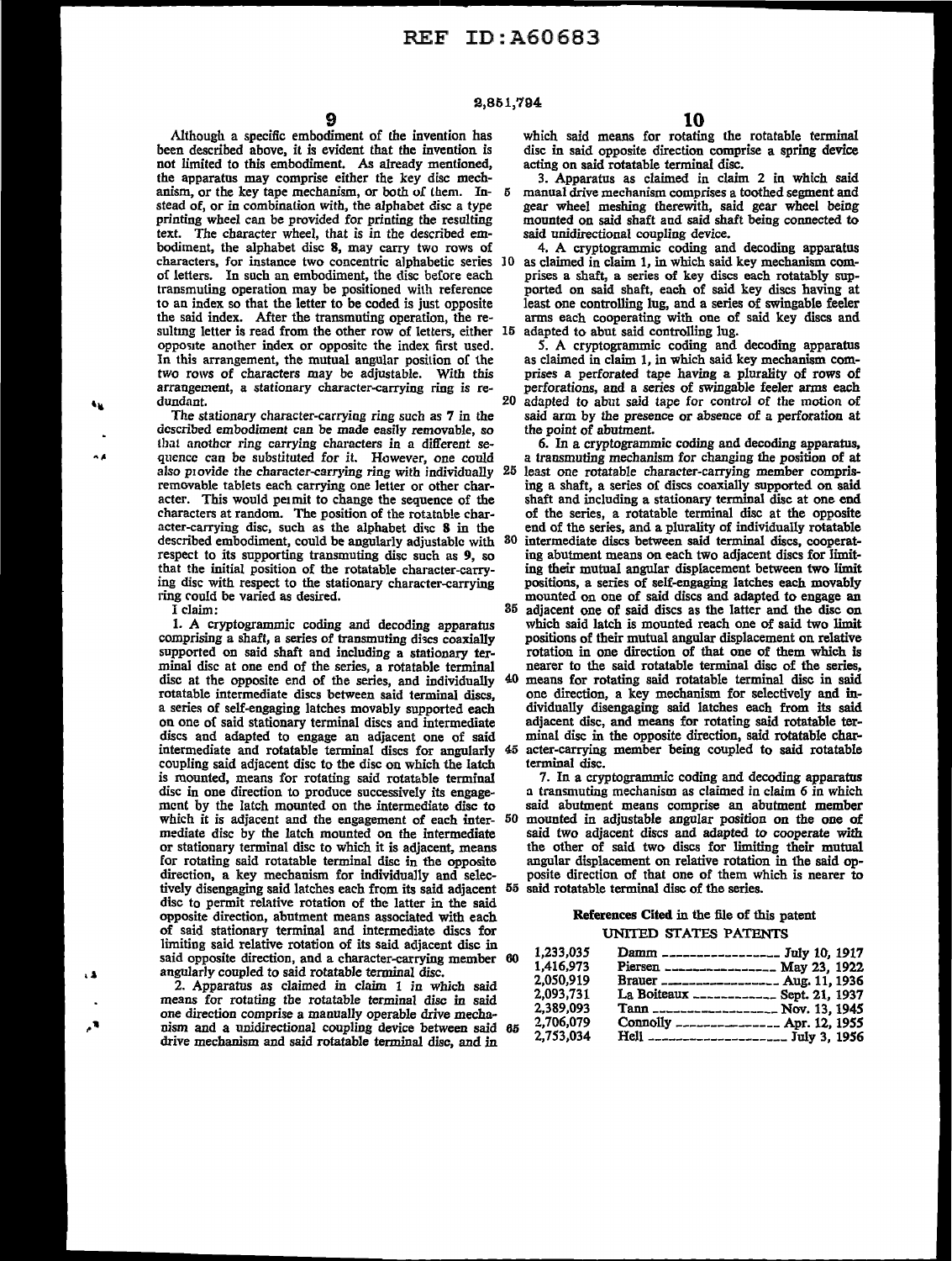## REF ID:A60683

# **Sept. 16, 1958** B. C. W. HAGELIN **2,851,794**

CRYPTOGRAMMIC CODING AND DECODING APPARATUS

Filed May 23, 1956

r

 $\vert$ 

 $\left| \begin{array}{c} \hline \hline \hline \hline \end{array} \right|$ 

4 Sheets-Sheet 1



INVENTOR: BORIS CAESAR WILHELM HAGELIN Poeene, Johnston *BY* 

 $~\cdot$  / ATTORNEYS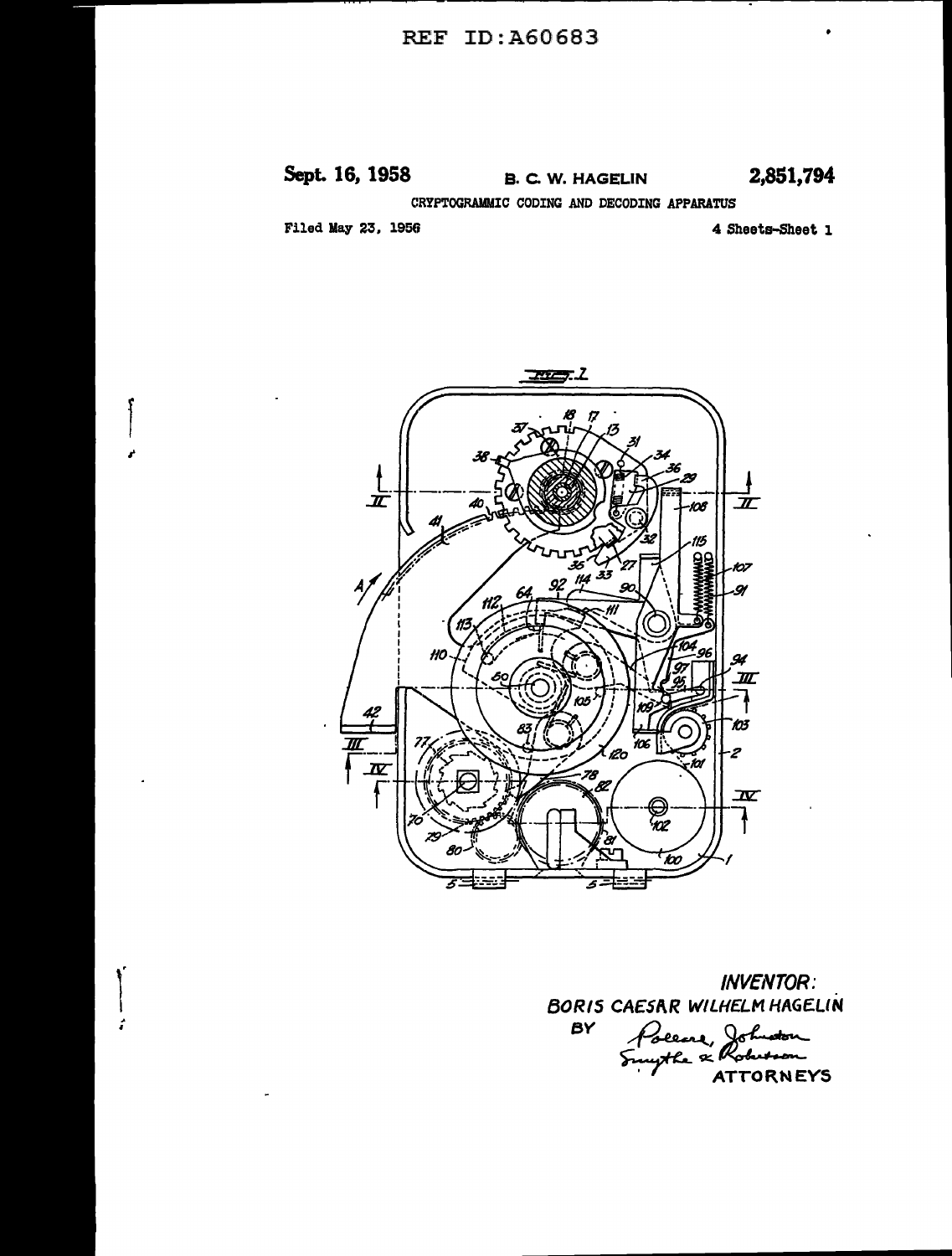# **Sept. 16, 1958** B CW HAGELIN **2,851,794**

CRYPTOGRAMMIC CODING AND DECODING APPARATUS

Filed May 23, 1956

4 Sheets-Sheet 2







INVENTOR BORIS CAESAR WILHELM HAG£LIN ESAR WILHELM HAGELIN<br>Poleare, Johnston<br>Smyth & Roberton **BY**